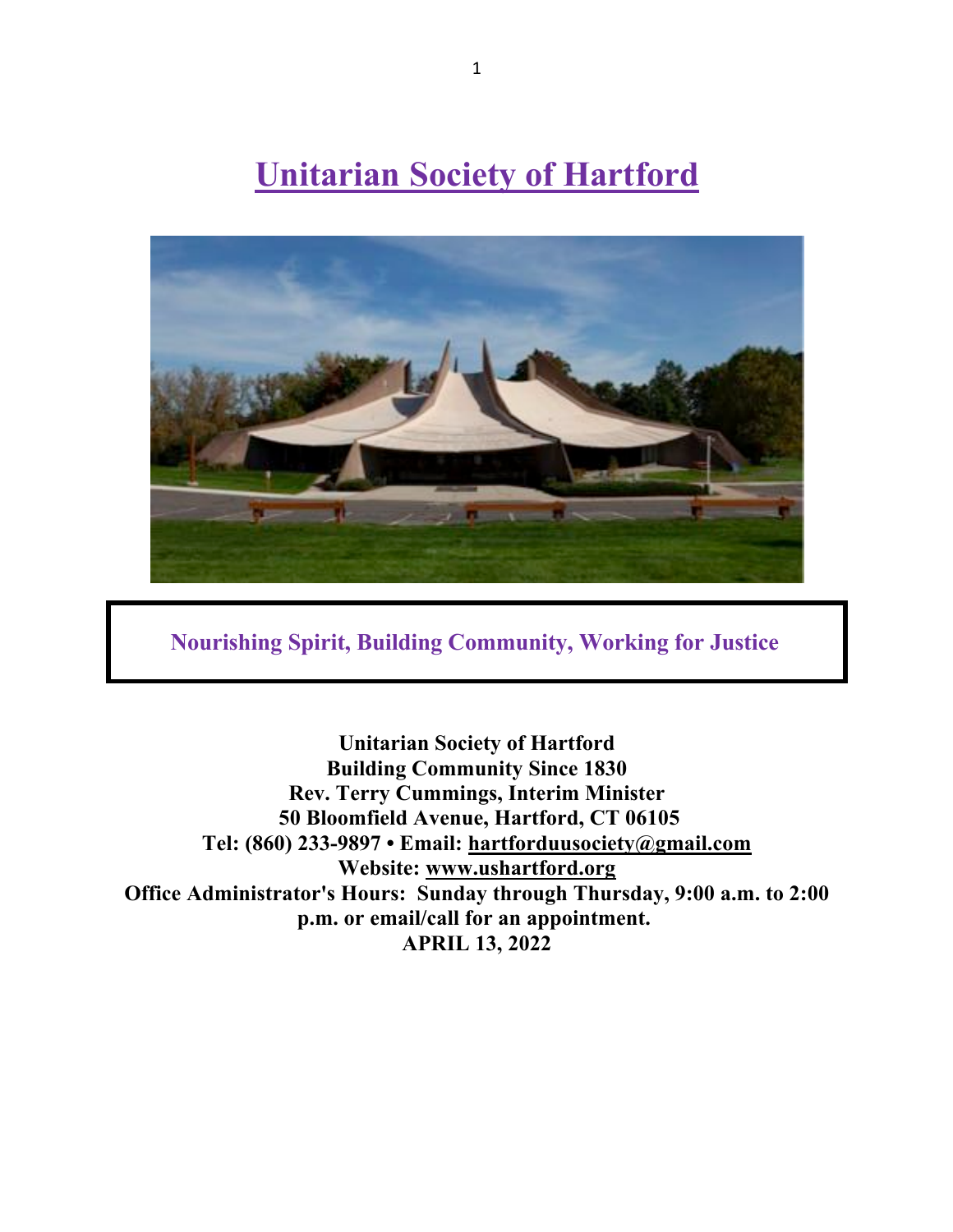

**April 17, 2022, 10:30 a.m.**

**"Easter Sunday – Intergenerational Service"** *Easter is Springtime: It Is What We Make of It*

**Rick Tsukada, Pulpit Guest Sue Smolski, Worship Associate Annie Witzler, Interim Religious Education Associate Sam Moffett, Director of Music Ministries Buffie, Zoom & Coffee Hour Hostess**

> **Annie Witzler, Usher Dana Donovan & Kathy Lee, Greeter(s) Virginia de Lima, Welcome Table**

> **Chancel Art created by Martha Bradley**

**MATTERS OF THE HEART** are shared from the pulpit each Sunday. In person: Index cards and pencils are located at the entrance to the sanctuary. Online: Access MattersoftheheartUSH@gmail.com by 9 a.m. Sunday.

**Join us in ZOOM HERE.**

**Closed captions are available. Meeting ID: 931 0388 7934 Passcode: 128493**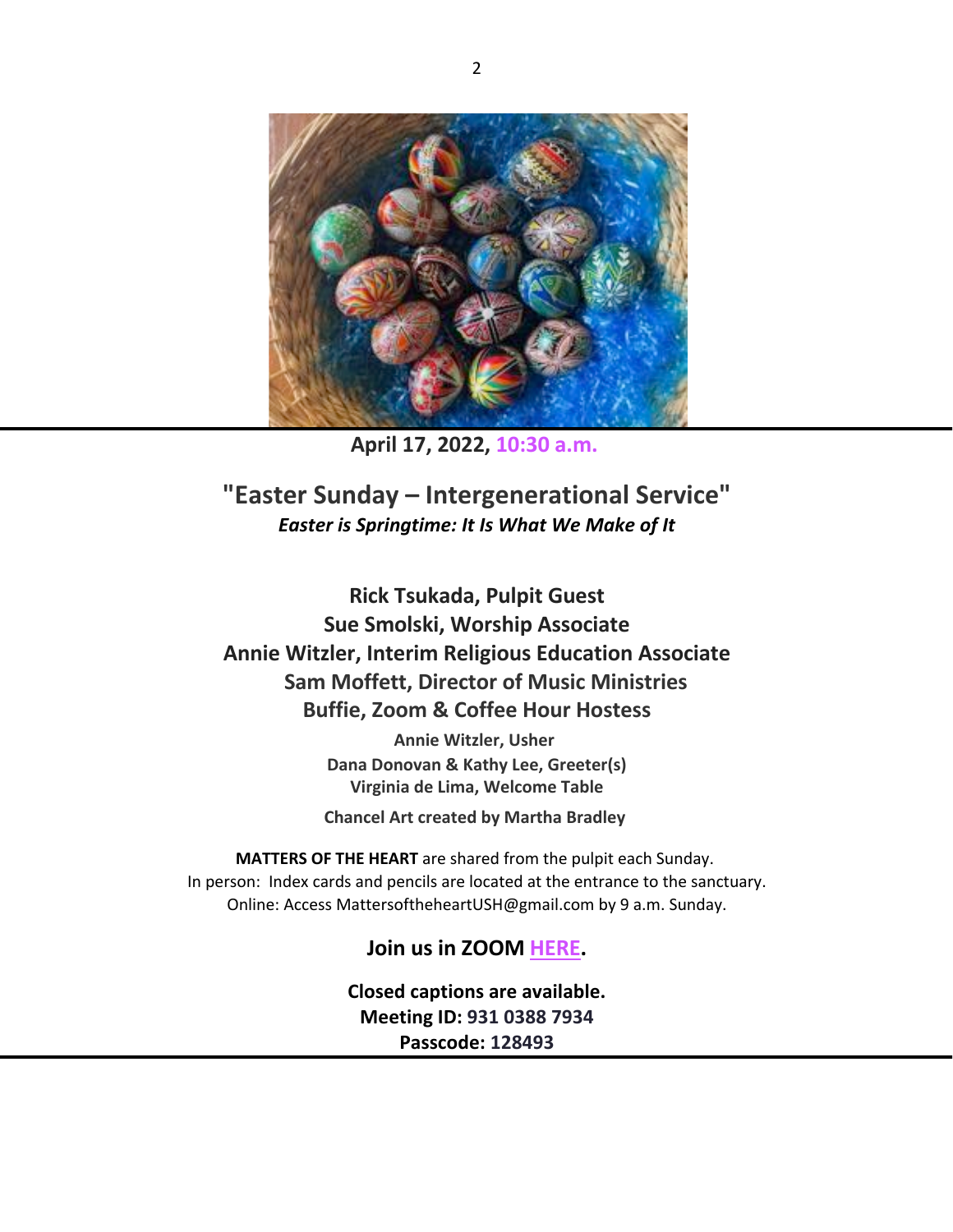### **11:30 a.m. – Coffee Hour**

**Please join us for Easter Enhanced Coffee Hour immediately following services in Fellowship Hall and online gathering via ZOOM**

**You can also watch the Sunday service at https://vimeo.com/unitariansocietyhartford or on the USH Facebook page.**

# *Unitarian Society of Hartford – Religious Education*



*Easter Sunday at USH ~ and an Easter Egg Hunt!*

Rejoice with us, in the many traditions of spring... feel the warmth of each other's presence anew after so long in isolation from our friends, neighbors, and community. Our intergenerational service will begin at 10:30 am, and an Easter Egg Hunt will occur following the service for all children and teens under the age of 19. If weather permits, the hunt will occur outdoors. If it is raining or there is too

much mud, it will occur indoors. There will also be coffee hour refreshments — light snacks, cookies — after the service. And, we'll have a photoshoot area available to any families looking for the perfect spot to take Easter photos. The photoshoot area will be open for an hour, both before and after the worship service. Special thanks to our pulpit guest Rick Tsukada for preparing an uplifting and inspiring service for us all to enjoy. See you here! (And maybe you'll see the Easter Bunny here, too!).

# *Message from the Board*

We are preparing for our annual meeting on May 22, 2022, which will be an in-person gathering at the Meeting House following our service on that Sunday. Weather permitting, we will plan to be outside.

We still need nominations for next year's Board. Please contact Martha Bradley as soon as possible; consider nominating yourself or someone else. Please reach out to any Board member if you have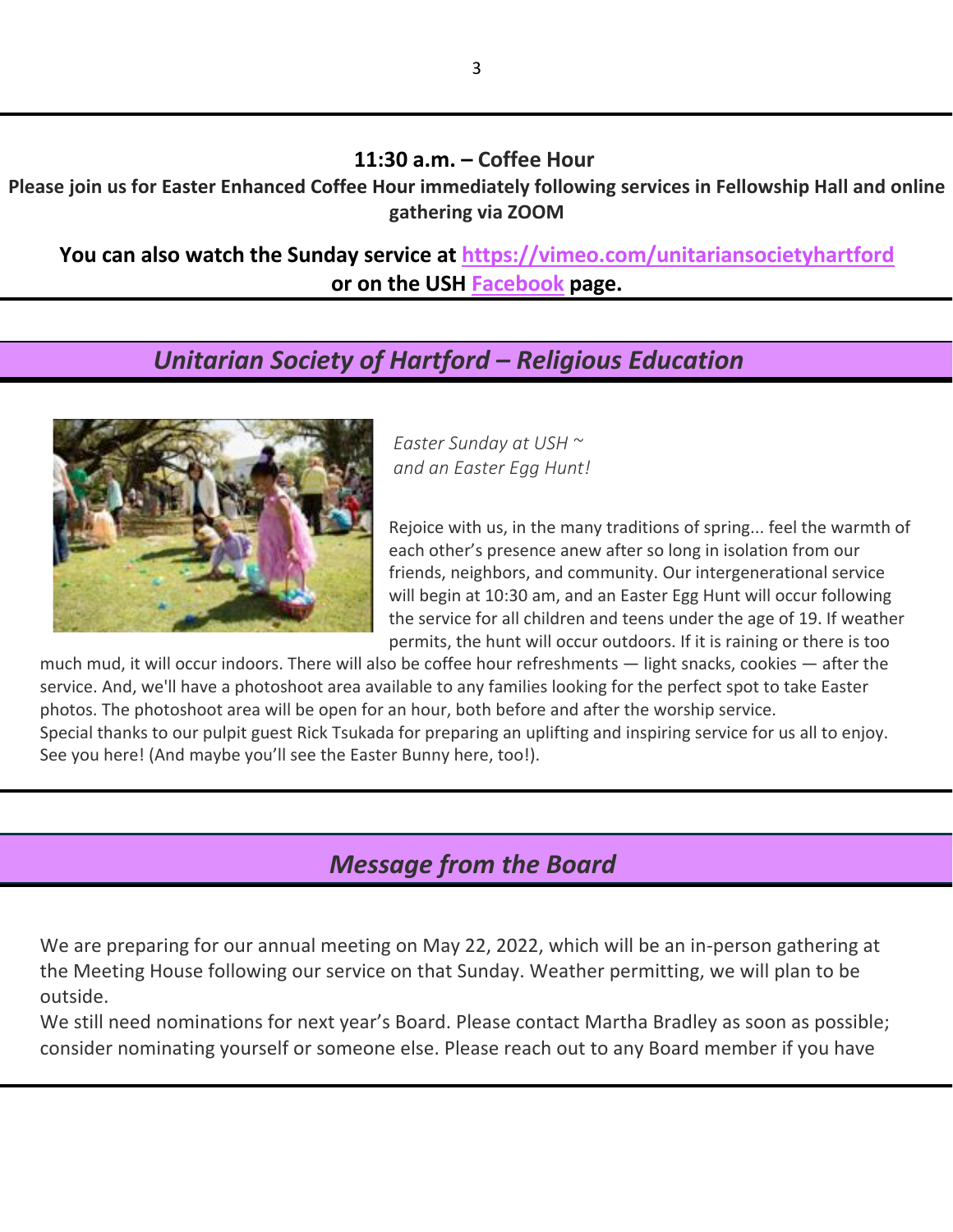questions about service on the Board, the kind of commitment involved, and the support that will be available to you.

Also, the Board has put in place a plan for Staff support and supervision during this time while Rev. Terry is on paid administrative leave. Several leaders in the congregation have volunteered to take on roles to help the staff, and we held a staff meeting via Zoom last week to introduce and discuss the plan.

~ Rob Spector, President

# *Stewardship*

### *Following Up and Finishing Up!*

We've accomplished a lot of progress with our annual pledge drive which *was* scheduled to end on 3/31. Many thanks to you who have pledged so far, and special thanks to those who were able to increase their pledges.

We have yet to hear from some of you, though, and have gathered a team who will follow up through phone calls, letters, or emails. If you've been holding off because of concerns about USH, you might view this as an opportunity to talk about your experiences here and share what you've valued... and also, what might worry you. Ups and downs are part of any congregation and every endeavor. It's how we deal with these vicissitudes, and how we treat each other, that's important. There is so much exciting activity happening at USH, as we move past the pandemic. Let's support each other and celebrate our endurance over the past two years.

If you've already pledged and haven't received an acknowledgement yet, you will. If you have any questions or concerns about that, email joerubin@snet.net. **If you haven't yet pledged, please do it now**. You can email Joe, mail your pledge to USH, use the "Giving Online" tab on our website, or leave a voicemail.

*Note: Joe just retired and is enjoying a 2 week road trip with Diane. He'd love to come back to discover a completed pledge campaign, with firm income projections so we can develop our budget for next year. So please, just finalize your pledge today! Thanks!* **\*\*\*\*\*\*\*\*\*\*\*\*\*\*\*\*\*\*\*\*\*\*\*\*\*\*\*\*\*\*\*\*\*\*\*\*\*\*\*\*\*\*\*\*\*\*\*\*\*\*\*\*\*\*\*\*\*\*\*\*\*\*\*\*\*\*\*\*\*\*\*\*\***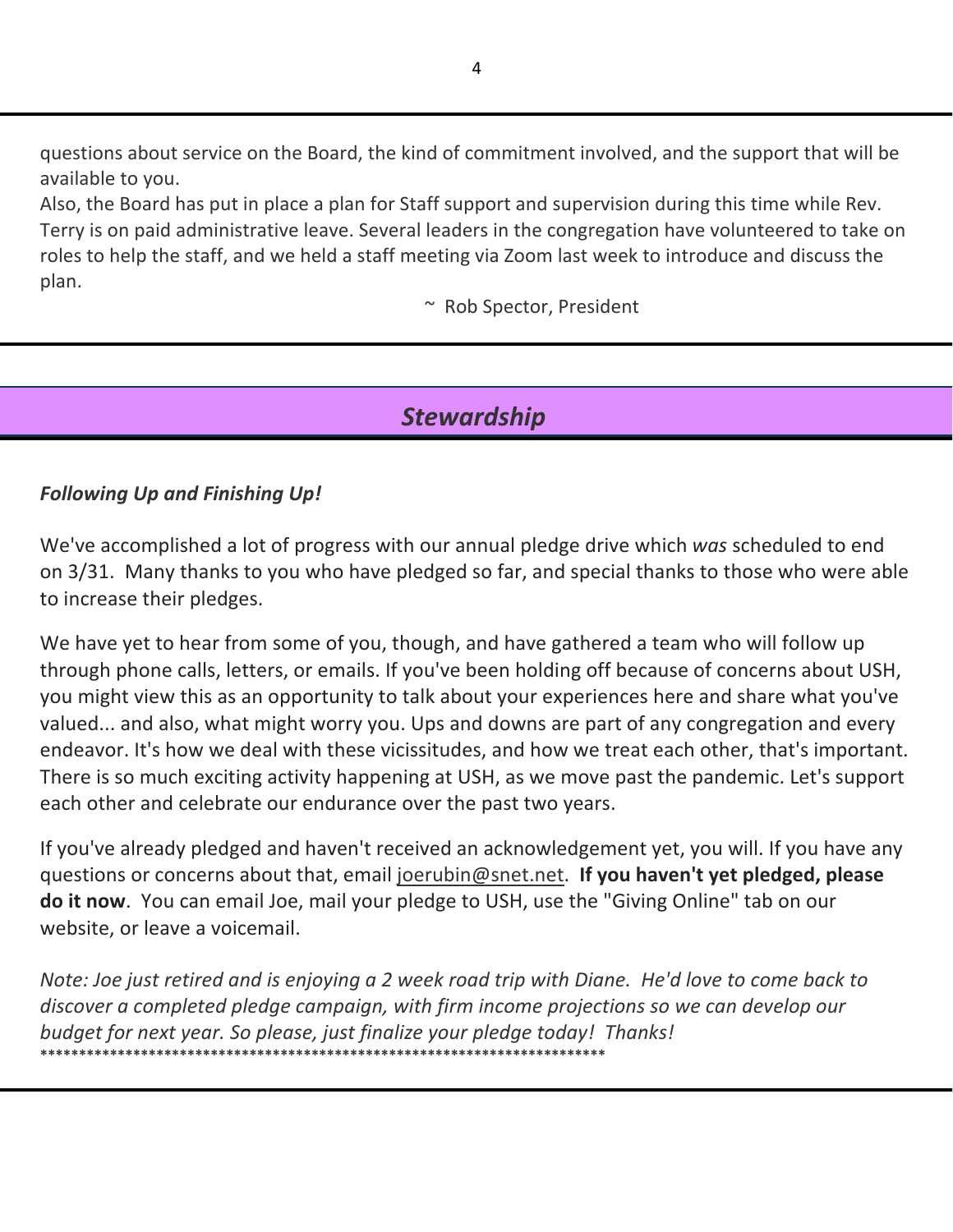#### *HOW DO I PLEDGE?*

5

*It's easier than ever. The simplest way is to go to the new Stewardship button on our website (click on Give Online, then on USH Online Giving Portal), and make your pledge. Or you can fill out a pledge card and leave it in the collection basket. Or you may simply email or call Stewardship Chair Joe Rubin, JoeRubin@snet.net, or call Joe at 860-539-3586 to make your pledge by email or voicemail.*

# *Did UU Know?*

# *Ambulatory Luminaries*

Have you notice that the numerous rooms off the Ambulatory are named after (you might have guessed) various Unitarian or Universalist luminaries? This is the fifth of several articles that will attempt to shine a light on who these Ambulatory Luminaries were and why they merit the honor of being named to these locations. Read about the Ambulatory **here**.

#### **Joseph Priestly, 1733-1805**

#### **(Room 5)**

*by Toni Gold*

We leave Transylvania and Poland to go to England for our fourth Unitarian Luminary, Joseph Priestly. Priestly was reared in a Calvinist home in the wake of the turmoil of the Protestant Reformation and educated by dissenting ministers at Daventry Academy. However, he was refused admission to the Calvinist church because of his rejection of its teachings on predestination and original sin. Writing and publishing, Priestly steadily grew more radical in his views. In 1767 he accepted a call to serve the congregation at Leeds and became the leader of a revitalized Unitarianism in England. During this time, he formed a friendship with Benjamin Franklin.

But his career was interrupted by the French Revolution that was happening across the Channel. A supporter of the American Revolution a few years earlier, Priestly also supported the French Revolution, which frightened England; Priestly and the Unitarians were denounced as enemies of church and state. In 1791 a mob attacked and burned his church, laboratory, and library. He fled to London, and three years later sailed for America. While there, Priestley gave a series of sermons in Philadelphia leading to the founding of the First Unitarian Church of Philadelphia.

Priestley would spend the remaining years of his life in the new United States. He continued his educational projects,



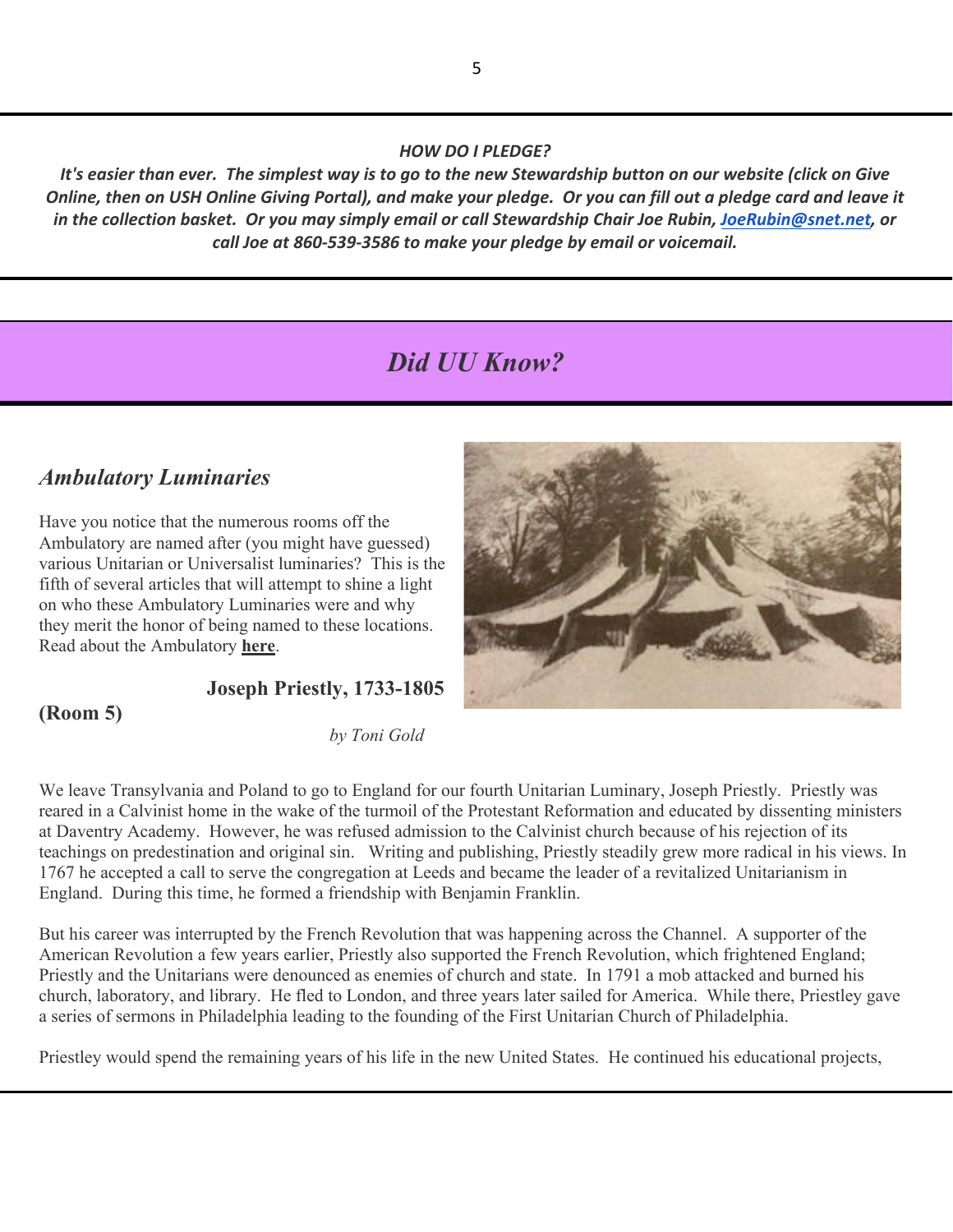helping to establish the Northumberland Academy in Massachusetts, donating his library to the fledgling institution. He exchanged letters with Thomas Jefferson regarding the proper structure of a university, advice Jefferson used when founding the University of Virginia. Jefferson and Priestley became close, and when the latter had completed his General History of the Christian Church, he dedicated it to President Jefferson, writing that "It is now only that I can say I see nothing to fear from the hand of power, the government under which I live being for the first time truly favourable to me."

Despite his formidable theological career, the world best remembers Priestly as a scientist, although he himself thought of his science merely as a "theologian's pastime." He viewed his chief calling as a religious writer, thinker, and pastor; he began a study of chemistry as a diversion. Priestly was also a natural philosopher, separatist theologian, grammarian, multi-subject educator, and liberal political theorist who published over 150 works. His considerable scientific reputation rested on his invention of carbonated water, his writings on electricity, and his discovery of several "airs" (gases), the most significant being what Priestley dubbed "dephlogisticated air" (oxygen). Sadly, Priestley's determination to defend "phlogiston theory" and to reject what would become the chemical revolution eventually left him isolated within the scientific community.

Articles, full or continued, are found in their entirety **here**.

\*\*\*

## *USH Community & Business*



## **Book Cart "Special Deals"!**

The used book cart is available for browsing and buying in Fellowship Hall during Sunday coffee hour. We received an **abundance** of book donations this winter and would like to move the books through the congregation.

Starting **now**, all books are *free* and will remain so through the summer. Please help yourself!! Stock up for your summer reads! **And please, no returns — pass them along when you're done :)**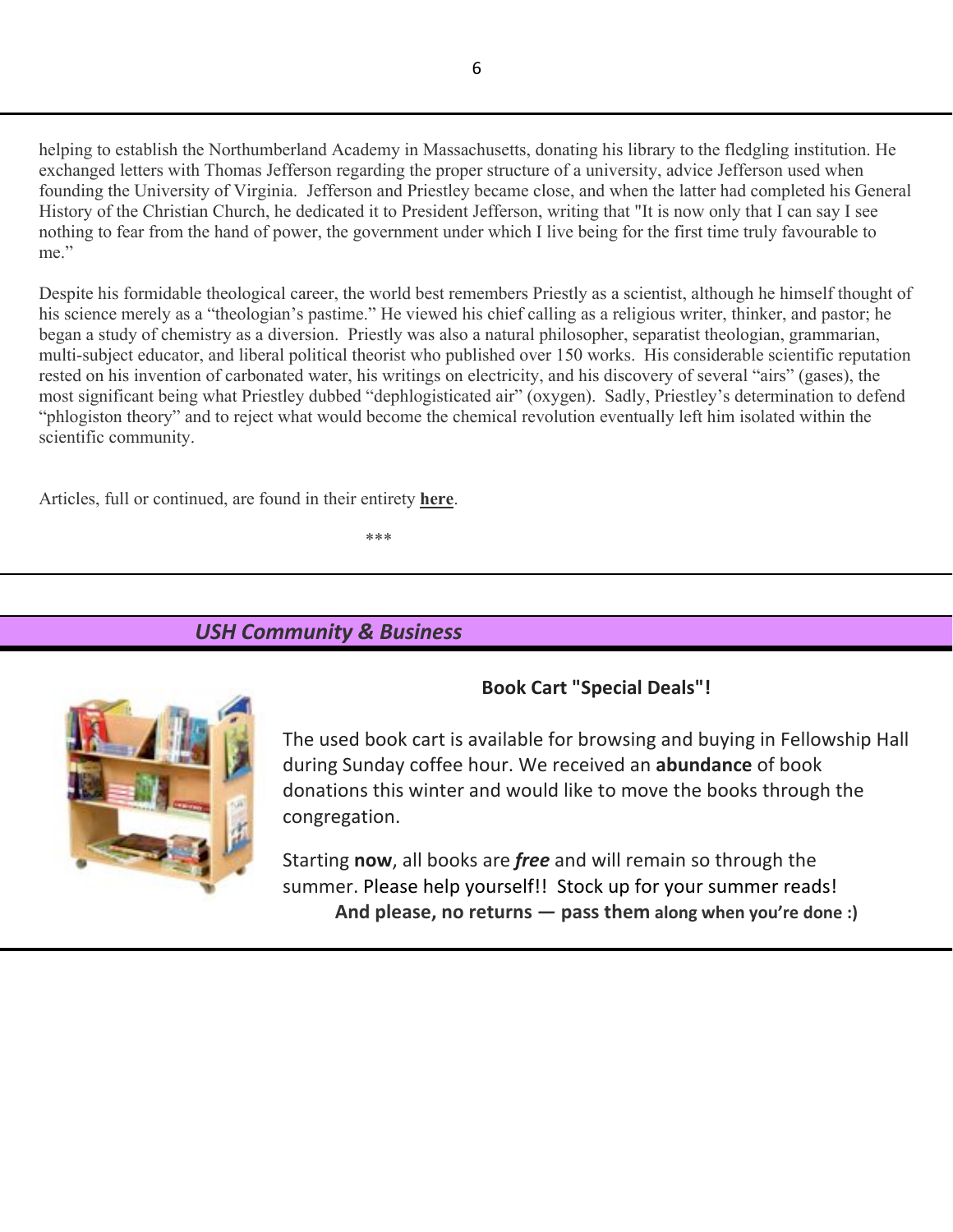

# *"Love is our Spirit... and Service is our Law"*

Ever notice how much more connected you feel to a group, or organization, when you volunteer to help with a project or committee or even (gasp!) *a board*?? Here are a few ways you might consider, in becoming more closely involved with USH and the many inner workings that help us remain engaged with one another and with the larger community. Spring is here, and along with her annual promise of hope and renewal comes an invitation to reflect on how you might more closely and richly involved in our Meeting House. In coming weeks, we will highlight a number of opportunities for you to ponder,

along with people to ask if you'd like more information. Right now, though, here are a few imminent possibilities ... **1. Building & Grounds' Spring Work Day** — Saturday April 23 — come in the morning to dig, plant, spiff up, clean up! Bring gardening tools if you have them. There's a light breakfast at 8:00, and work starts at 9:00. If you can't stay for the full four hours, even an hour or two is appreciated. Let Annie Witzler or David Newton know you're coming, so they can plan.

**2. Religious Education Support Team —** RE is back, and would love *your* help in helping plan and carry out activities for kids and sometimes even grown-ups! Annie Witzler can give you more information... please ask her how you might get involved.

**3. USH Board of Directors —** we have a couple of openings on the 2022/23 board. Our Board has, according to our Constitution, fiscal responsibility for the Society, and for setting policy and making or delegating decisions necessary in day-to-day operations. Monthly Board meetings are open for any interested congregant to attend. Board members are elected by the congregation at the annual general meeting, scheduled on May 22 this year. The slate of officers up for election must be posted for the congregation at least 25 days before that meeting. Candidates must be members of USH and over 18. If you might be interested in (or if you would like to recommend another member for) board service... or as a possible participant in another governance-related committee... please contact Martha Bradley, Chair of the Nominating Committee, at marthabradley49@yahoo.com as soon as possible.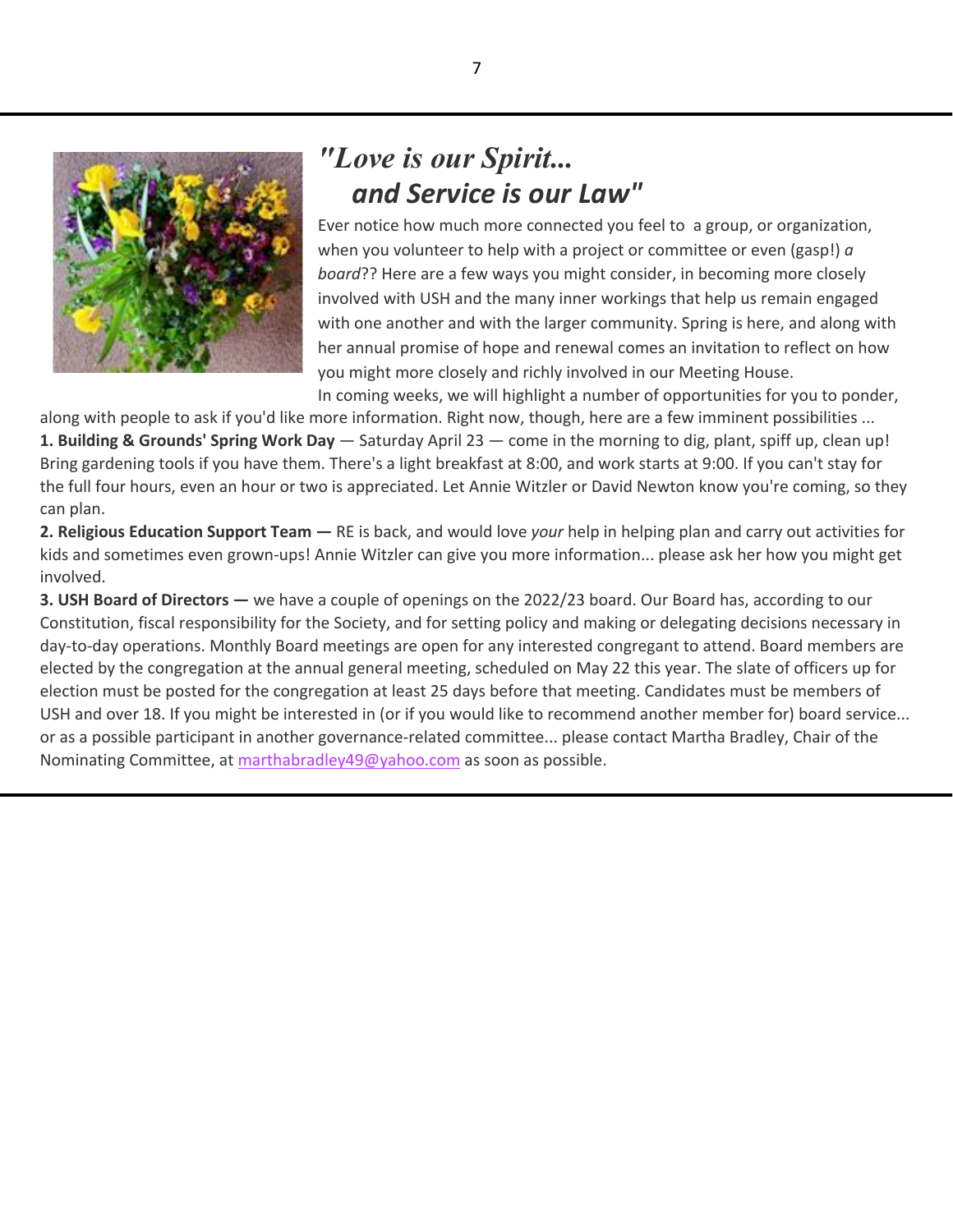

**USH Calendar of Events for April 2022 can be viewed HERE.**

**Please contact Buffie with any questions or concerns.**

# *Meeting House Presents*

# Meeting House Presents Save these Dates!

Meeting House Presents three top-notch shows this spring; two are part of our Friday night season, and the Saturday show is an exciting addition beyond our regular season!

#### *NEXT UP :*

**Mad Agnes** – **Friday, Apr. 22, 2022** Back from a ten-year lunch break, Mad Agnes has reunited to bring you the intricate harmonies and compelling songwriting that have always been their signature. **Margo Hennebach**, **Adrienne Jones** and **Mark Saunders** have been singing and playing together since there were dinosaurs, performing across the U.S. and overseas. While dodging labels and mixing styles (Folk, classical, or Celtic? Soaring vocals, incisive lyrics or giggly repartee?), the genre-bending trio has won hearts on two continents, and individually and collectively have amassed a body of work which comprises **13 CDs** and a **concert DVD**. \$20 general admission and \$14 for students with ID.

tickets: https://madagnes.bpt.me

#### *AND THEN, A SPECIAL SATURDAY EVENT:*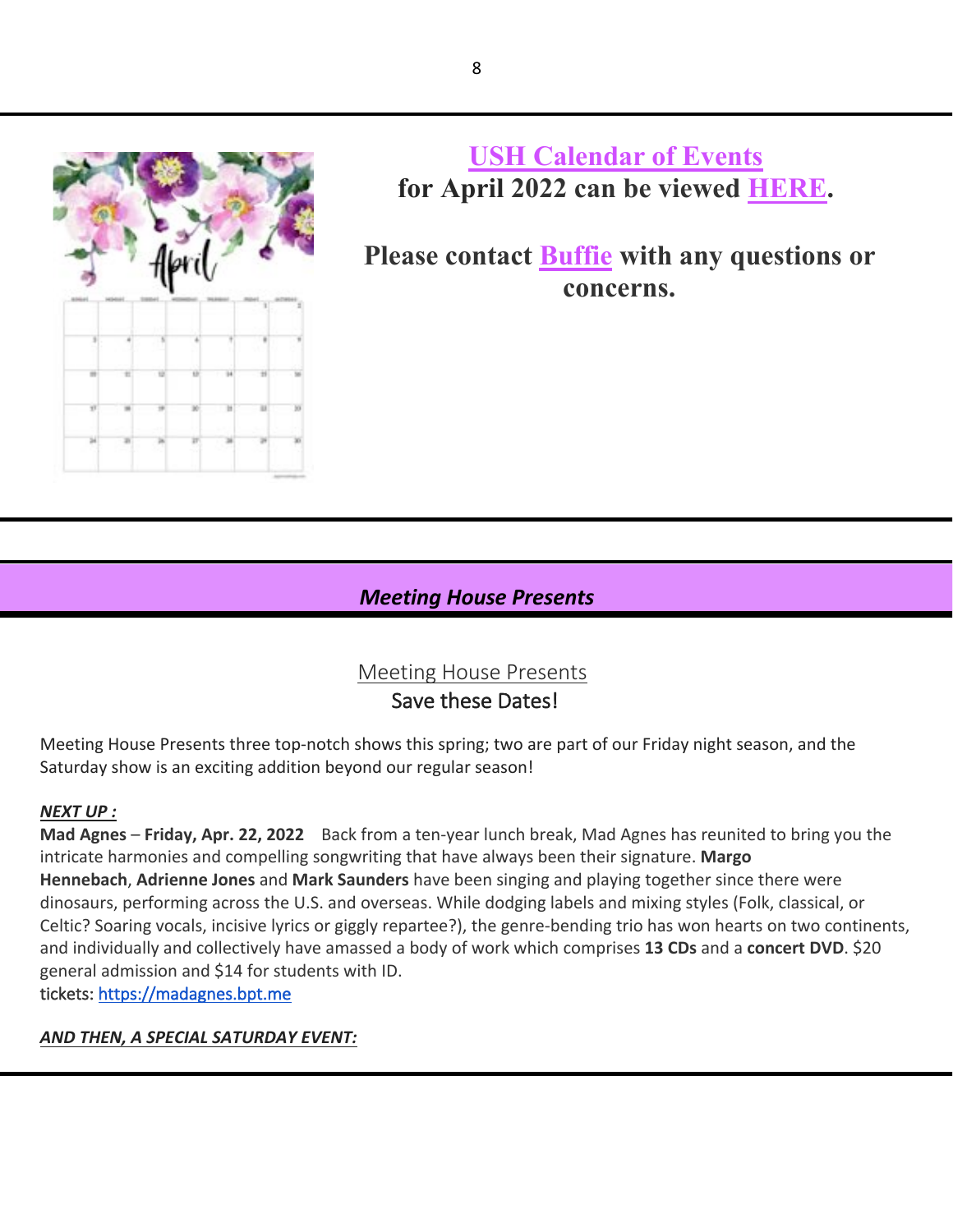**Susan Werner** concert **Saturday, April 30, 2022:** Celebrated performing songwriter Susan Werner has made a name for herself coast to coast. From her 1995 major label folk/rock debut *Last of the Good Straight Girls* to her 2007 collection of agnostic gospel hymns *The Gospel Truth* to her 2017 travelogue *An American In Havana*, Werner writes ambitious concept albums with subject matter and sounds to match. This special Meeting House Presents Saturday concert was a late booking. Season ticket holders get a \$5 discount. Ticket price \$25, \$20 for season ticket holders.

tickets: https://susanwerner.bpt.me

**http://www.ushartford.com/nourishing-spirit/music/meetinghousepresents/**

(This special MHP Saturday concert isn't included with season tickets, but season ticket holders get a \$5 discount. Ticket price \$25)

*Programs for Adults and Families*



*April Lunch Bunch —*

# *Join Us For Lunch!*

Come join us on Tuesday, April 19 at 12 Noon. Fred Louis will speak. If you plan to attend, please let Janice Newton know by noon on Thursday, April 14. Please call her (860-212-6923); leave a message if there's no answer. You may also send email tot janicecnewton@gmail.com.

The Lunch Bunch meets monthly at Concetta's Italian Restaurant, 22 Mountain Ave., Bloomfield. You can order off the menu. Separate checks are provided. There is convenient parking. We meet on the third Tuesday of the month; for the remainder of this program year, meetings are scheduled 5/17/22 and 6//21/22. We are looking for speakers. If you're interested, or know someone who would be interested, in speaking to the group, please contact Janice. Reservations are necessary! Hope to see you on the 19th!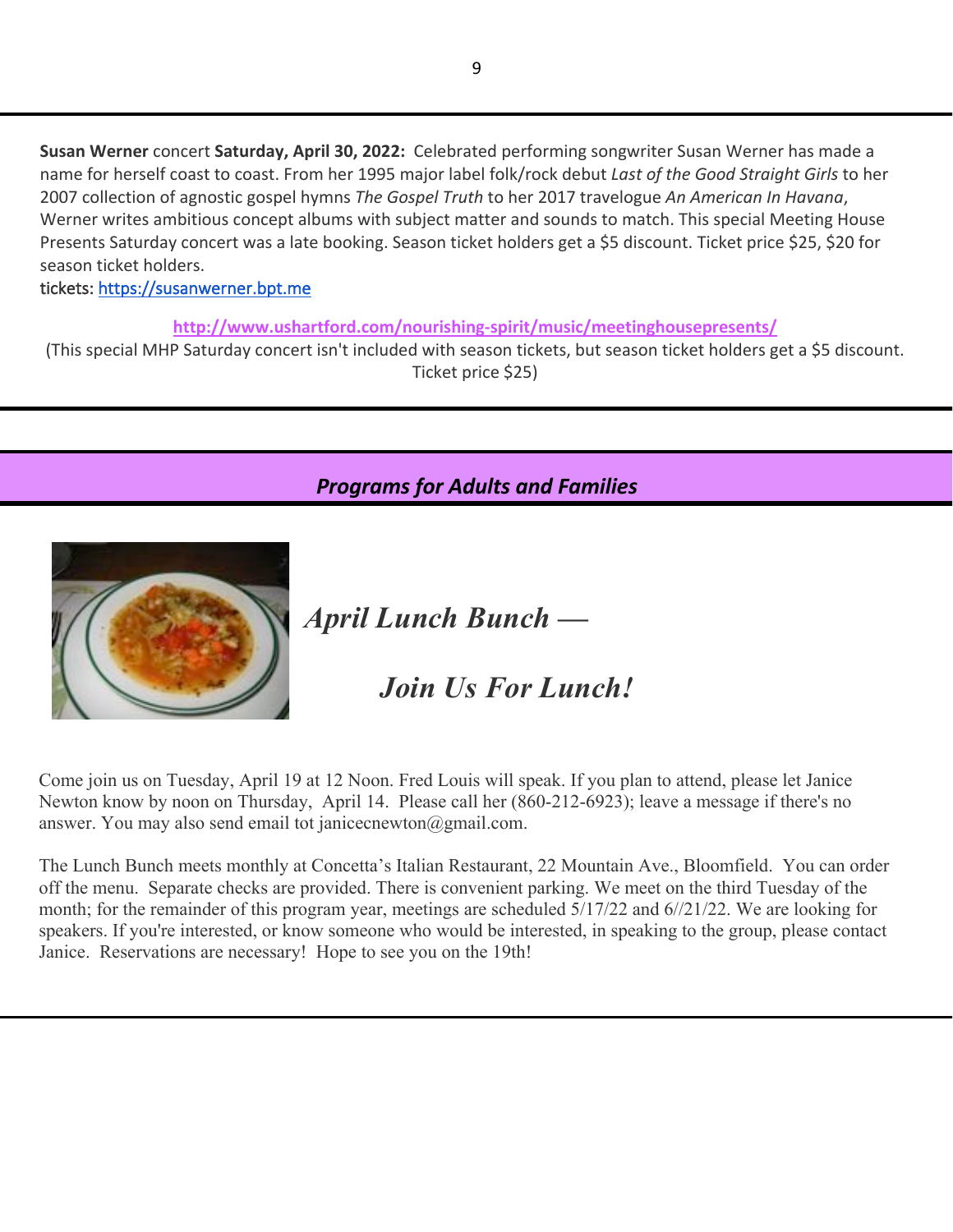

*SpiritLife Conversations* is a series of facilitated zoom conversations on spiritual topics offered on fourth Saturday mornings through April, 9 –10:30 AM. The topic for April 23 will be Mirabai Starr *Wild Mercy* focusing on women mystics, facilitated by Dave Gonci. Please go to uuspiritlife.org for the zoom link; click the program title to access an article to read prior to this session.

*SpiritLife Conversations* is open to members of the three Hartford area UU churches on a drop-in basis – you don't need to register or commit to the whole series. Questions can be directed to Judy Robbins at judyrobb2@gmail.com.

### **More Meetings and Programs**

**The USH Book Club: Meets monthly, on the 2nd Thursday, 2:30 – 4:30 pm, via Zoom. All adults in the USH community are welcome. Please contact Ginny Allen at fiddlenurse1@gmail.com if you'd like more information or if you want to join. An email with Zoom link will be sent a day or two before the meeting. Book Selections 2022**

Apr 14 – *First Friends: The Powerful Unsung (and Unelected) People Who Shaped Our Presidents* – Gary Ginsberg

May 12 – *The Extended Mind: Thinking Outside Your Brain* – Anne Murphy Paul

June 9 – *The Hellfire Club* – Jake Tapper

July 14 – *Hamnet* – Maggie O'Farrell

Aug 11 – *The Vanishing Half* – Brit Bennett

## **20's/30's Group: If you would like to join, please email Tara Cote at tcote11@gmail.com.**

### **Disability Support Group:**

This group meets on line the first Saturday of each month at 10 a..m. The zoom link is sent a few days prior to the meeting. In this group participants discuss the challenges of physical disability (chronic illness, chronic pain,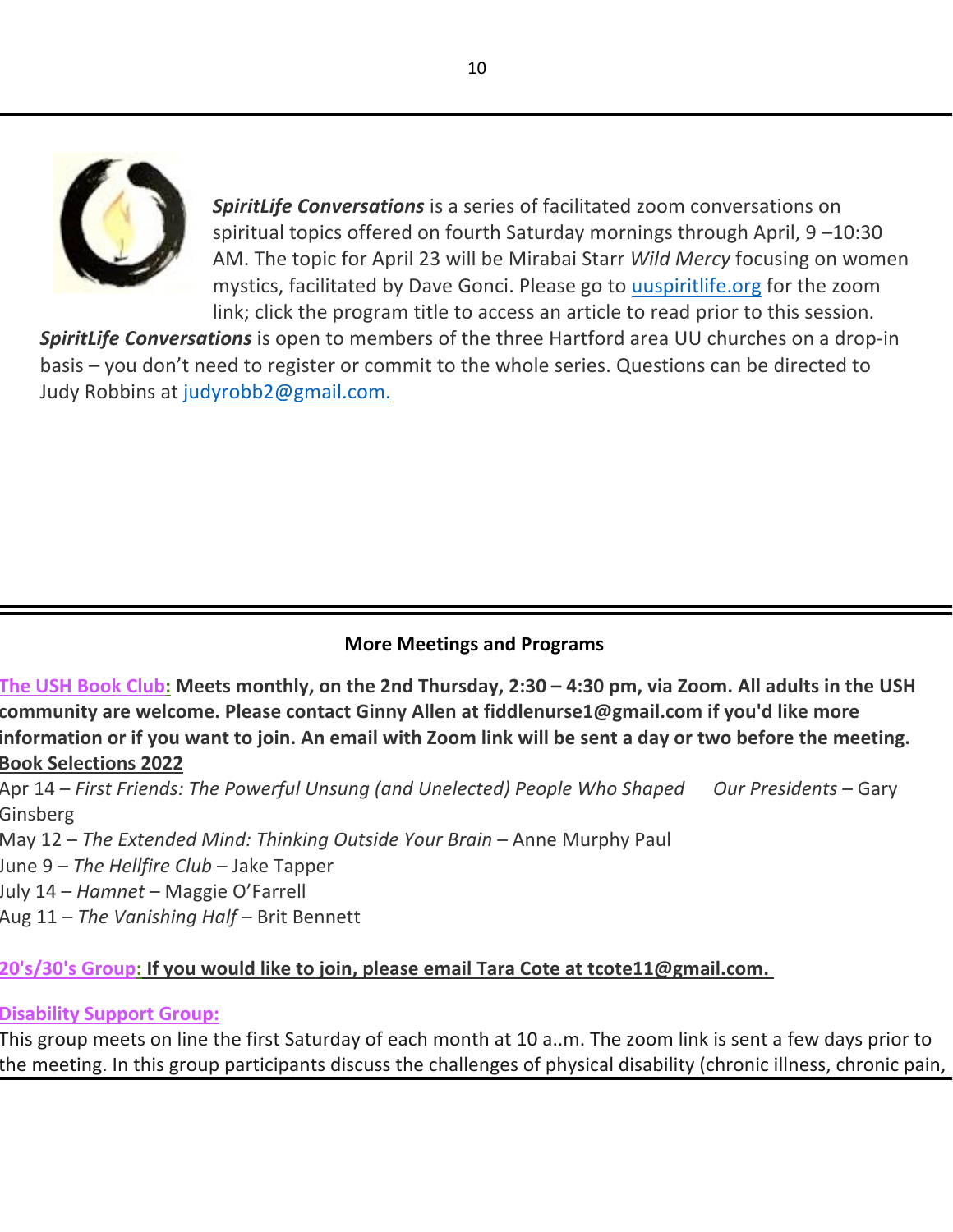impaired senses, impaired mobility) and emotional pain (loss, mental illness) and the stresses of caretaking a loved one. What is said in the group stays in the group. Email **Gloria Bent** for more information at **bentgloria@gmail.com or call at 860-904-7768.**

## *Caring Network*

**From the USH Caring Network:** Please inform the Caring Network of needs, or volunteer your services. If you know of any member or friend experiencing some difficulty, please contact **Janice Newton** at **janicecnewton@gmail.com** or any member of the Caring Network so we can provide some assistance. A wide range of community services is also available to those in need by calling the Community Info Line at 211.

#### **Your 2021-2022 USH Board of Directors**

- **Rob Spector: President**
- **Eve Pech: President-Elect**
- **Bob Hewey: Treasurer**
- **Sarah Harmon McKenzie: Secretary**
- **Peter Meny: Spiritual Life Council Chair**
- **Jon Covault: Administration Council Chair**
- **Dana Donovan: Social Justice Council Chair**
- **Tina Davies: Community Within Council Chair**
- **Rev. Terry Cummings, Interim Minister (ex-officio)**

 **The next board meeting is Tuesday, May 3, 6:30 p.m. via ZOOM.**

The latest financial reports for **FY Nov-Dec 2021** have been posted, click **HERE** to view.

The Board Meeting minutes for **January 2022 h**ave been posted. To view the USH Directory, Reports, meeting minutes and other church business information online, click **HERE**. Contact Buffie Pinney at hartforduusociety@gmail.com for the username and password.

**Missed Last Week's Enews? Click Below: http://www.ushartford.org/nourishing-spirit/newsletters/ See Articles and News for USH and the Surrounding Area you may have missed or find a link to the USH Facebook Page HERE.**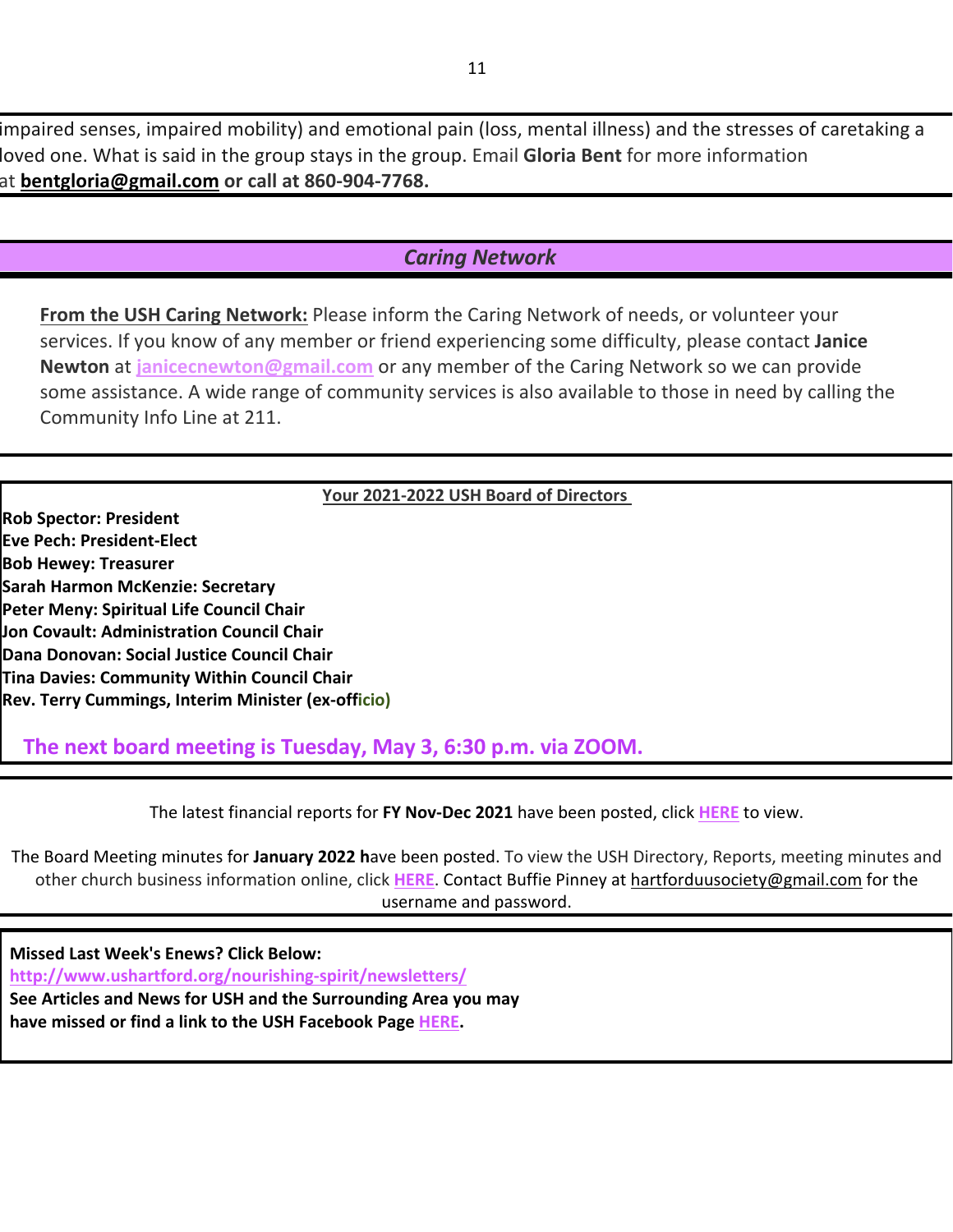**Please consult our Online Calendar regularly for all upcoming events coordinated by the Unitarian Society of Hartford: www.ushartford.org/events/ To submit a Calendar Request (also for an online USH Zoom Room gathering) click HERE.**

**E-News Contributors please take note: The deadline for USH E-News submissions is** *Tuesday at 12 Noon***. Please include the dates that your submission should be included in the 'Subject' field.**

**USH Staff: http://www.ushartford.org/staff-members/**

Rev. Terry Cummings, Interim Minister **revterryush@gmail.com** | 860-233-9897 ext. 103

Sam Moffett, Director of Music Ministries **smoffettuu@gmail.com** | 860-233-9897 ext. 108

Annie Witzler, Acting Coordinator of Religious Education **re4ush@gmail.com** | 860-233-9897 ext. 104

Bob Hewey, acting Bookkeeper - Office or Phone by Appointment **boltonbob@aol.com** 860-233-9897 ext. 102

Buffie Pinney, Office Administrator & Building Rentals **hartforduusociety@gmail.com** | 860-233-9897 ext. 100

## *News from Buffie's Desk*



Please contact our Office Administrator, **Buffie Pinney**, with any administrative questions or concerns.

Buffie is working Sunday through Thursday from 9am-2pm. Please email at her at **hartforduusociety@gmail.com**.

**Buffie is** *always* **happy to hear from you!**